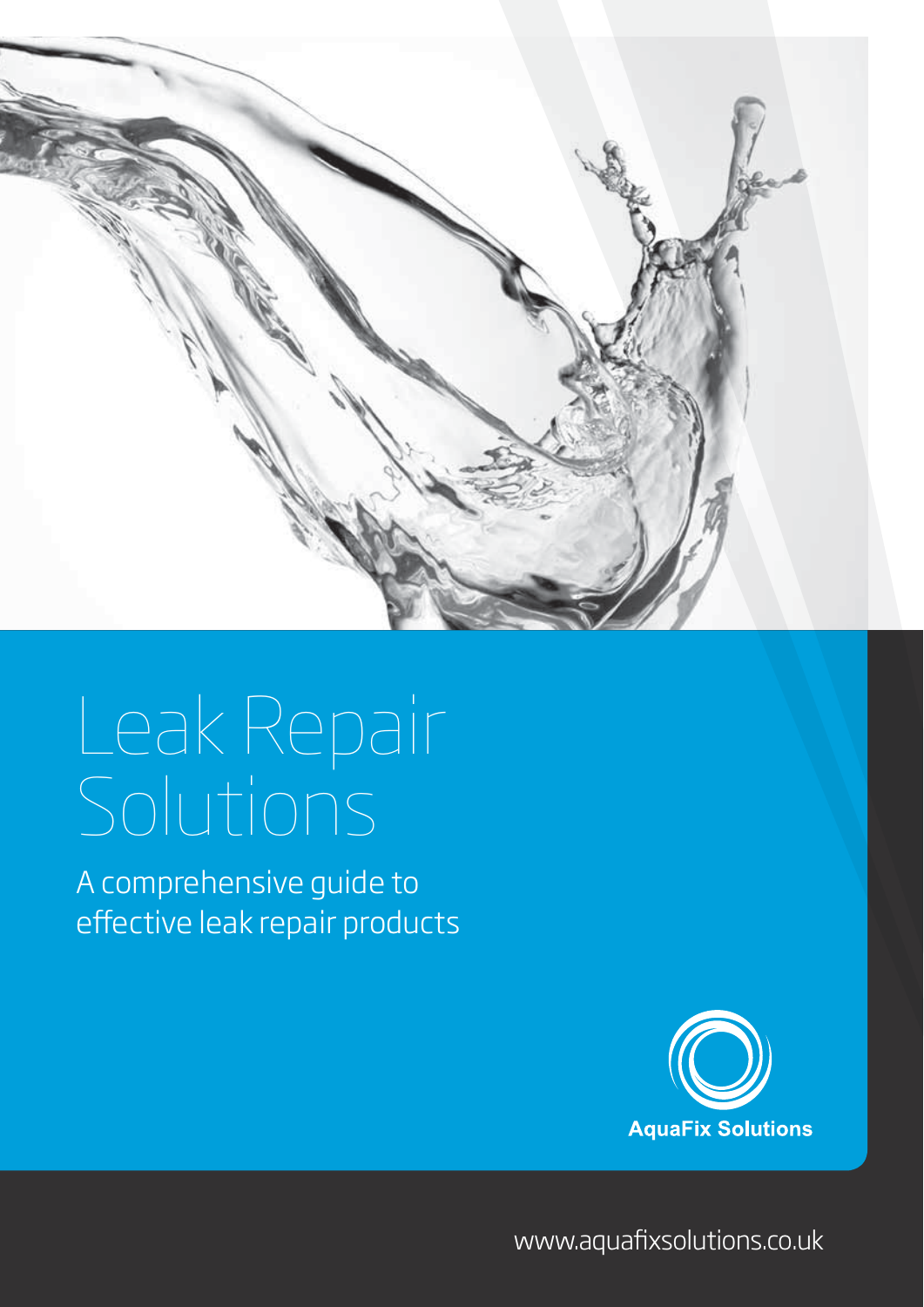# **CONTENTS**



AquaFix® Solutions was formed to provide unique and proven solutions to everyday problems in water and energy services. We are a division of Superior Technologies Europe Limited (STE), a successful component & services company in the global tube and pipe manufacturing industry since 2004. Our background provides the core competencies and values which are required to create great business relationships.

Our Leak Repair range of products is just part of a portfolio which continues to grow.

AquaFix**®** REGEN – Biodegradable descaling chemicals for all kinds of pipework systems including heating/cooling circuits, vacuum toilet systems, heat exchangers and industrial equipment.

ANODIX – A safe, effective, environmentally friendly system for the control of Legionella coupled with significant Energy Savings.

Our aim is to offer new and innovative solutions to everyday problems that beset building and site services. AquaFix® Solutions has wide-ranging technical expertise and marketing skills to encourage the uptake of new solutions within their respective markets. The UK is the hub of our business from where activity is planned and products are sent across the world. Visit our website today for our online shop and more information:

www.aquafixsolutions.co.uk Tel: +44(0) 1256 472229 info@aquafixsolutions.co.uk

### **About us**

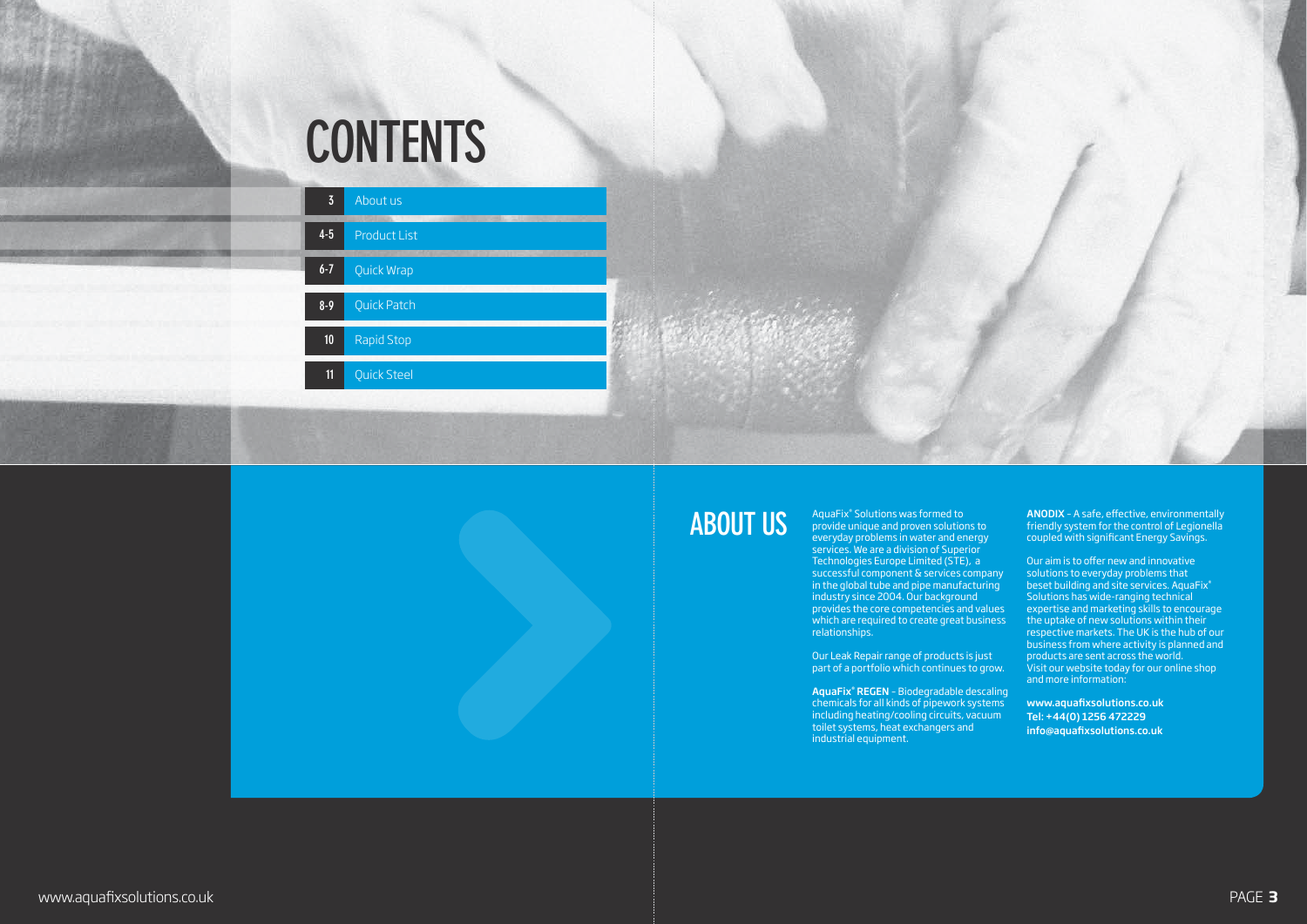A unique range of emergency and permanent repair products for leaks, including water, chemicals, gases and many other types of media. All products require NO Tools!

# **Product List**

### **AquaFix Rapid Stop**

Emergency Leak Repair for Pipes

High Specification Repair for Pipes and Hoses



#### **AquaFix Quick Patch repair**

Fast Effective Repairs of Flat panel products



## **AquaFix Quick-Steel Putty**  Multi Use Repair Product





#### **AquaFix Quick Wrap repair Kit**





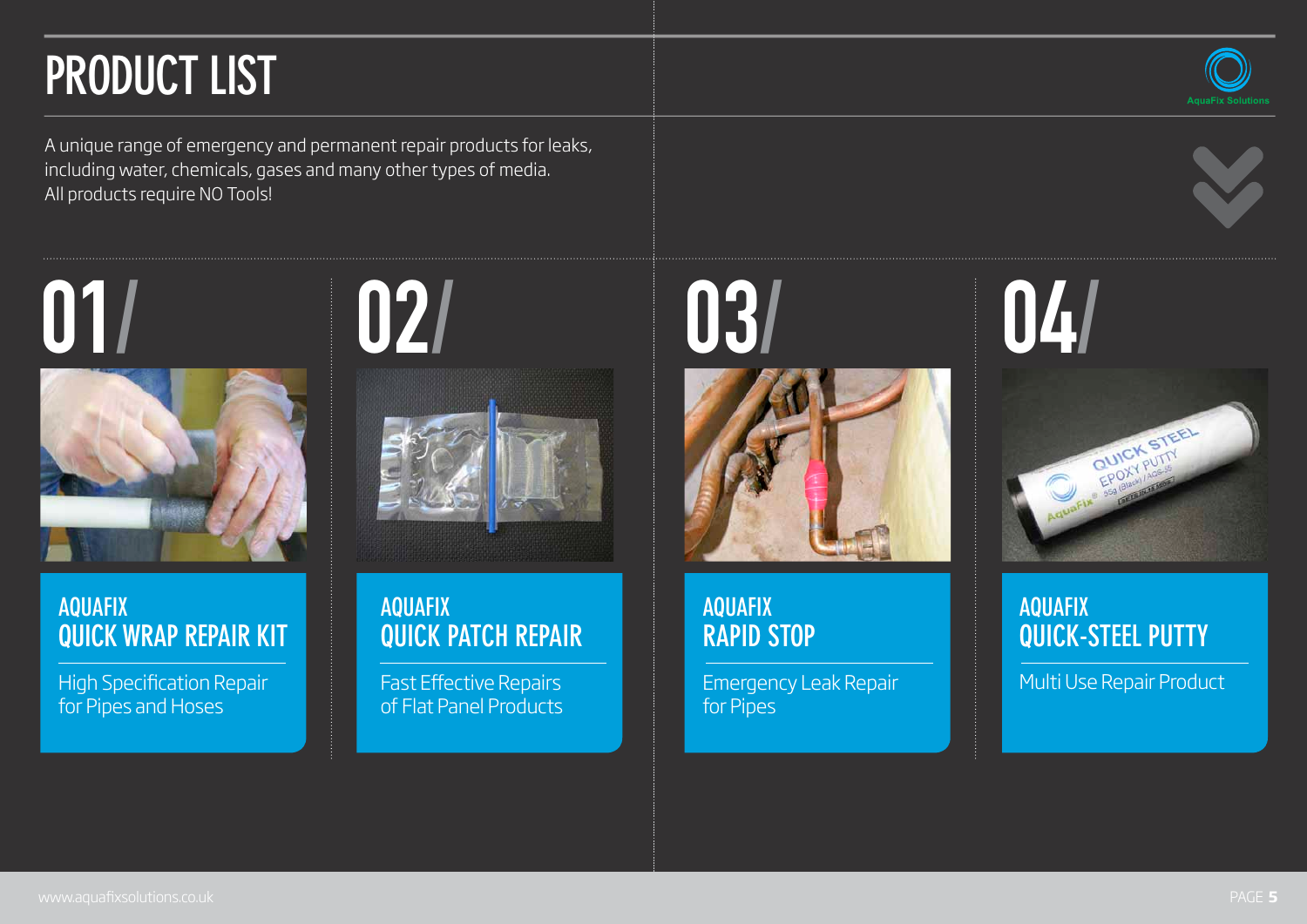## **Quick Wrap**

Quick Wrap kits are available for pipe diameters from 6.35mm (1/4") to 508mm (20"). The selection guide on the opposite page shows the correct kits for both high pressure (up to 20Bar) and also non-pressure repairs (ie: drainage). High pressure repairs require a minimum of 8-10 wraps around the pipe circumference. For non-pressure repairs, 4 wraps will be sufficient.

*A full repair can be completed in as little as 45 minutes.*



Quick Wrap can be



essing

considered for permanent or temporary repairs. It is a reality that a repair made with AquaFix Quick Wrap



*Quick Wrap is available to buy at our online shop www.aquafixsolutions.co.uk*



Quick Wrap is used for a huge range of applications and industries including:

AquaFix® Quick Wrap water activated fibreglass tape Kits can repair almost any kind of leaking pipe or hose, it works on steel, copper, aluminium, galvanised, all plastics, rubber and even concrete. The unique resin impregnated bandage is simply removed from the sealed foil bag and submerged in water for 30-45 seconds to activate the special adhesive. After plugging the hole or crack with the Quick Steel Putty the bandage is simply wrapped over the affected area to form a strong and permanent repair. **A**

It can also be used for encapsulation, corrosion protection and joint 'strengthening'. Quick Wrap can operate at high pressures and temperatures (20 Bar/480°C). All applications can be made without any tools.



|  | <b>KIT SELECTIO</b> |  |
|--|---------------------|--|
|  |                     |  |

## **KIT SUIDE**

**A** NON-PRESSURE REPAIRS **DEPAIRS HIGH PRESSURE REPAIRS** 

- Resin impregnated Fibreglass tape in sealed foil bag
- Quick Steel epoxy putty to plug the hole/crack
- Vinyl gloves
- Full instructions

#### **Kit Contains**



The product is a **WRAS** approved material for potable drinking water.



| <b>PIPE DIAMETER (MM)</b> | KIT:<br><b>AWT-5-150</b> | KIT:<br>AWT-7.5-275 | KIT:<br>AWT-10-450 | KIT:<br>AWT-15-770 | KIT:<br>AWT-15-1370 | KIT:<br>AWT-20-1370 |
|---------------------------|--------------------------|---------------------|--------------------|--------------------|---------------------|---------------------|
| 25.4(1")                  |                          |                     |                    |                    |                     |                     |
| 38.1(1.5")                |                          |                     |                    |                    |                     |                     |
| 50.8(2 <sup>n</sup> )     |                          |                     |                    |                    |                     |                     |
| 63.5(2.5")                |                          |                     |                    |                    |                     |                     |
| 76(3")                    |                          |                     |                    |                    |                     |                     |
| 101(4")                   |                          |                     |                    |                    |                     |                     |
| 127(5")                   |                          |                     |                    |                    |                     |                     |
| 152(6")                   |                          |                     |                    |                    |                     |                     |
| 219(8")                   |                          |                     |                    |                    |                     |                     |
| 254(10")                  |                          |                     |                    |                    |                     |                     |
| 304 (12")                 |                          |                     |                    |                    |                     |                     |
| 406(16")                  |                          |                     |                    |                    |                     |                     |
| 508(20")                  |                          |                     |                    |                    |                     |                     |

| Domestic     | Irrigation           |
|--------------|----------------------|
| Industrial   | Food & Drink Pro     |
| Marine       | <u>l O</u> il & Gas, |
| Pools & Spas | Chemical             |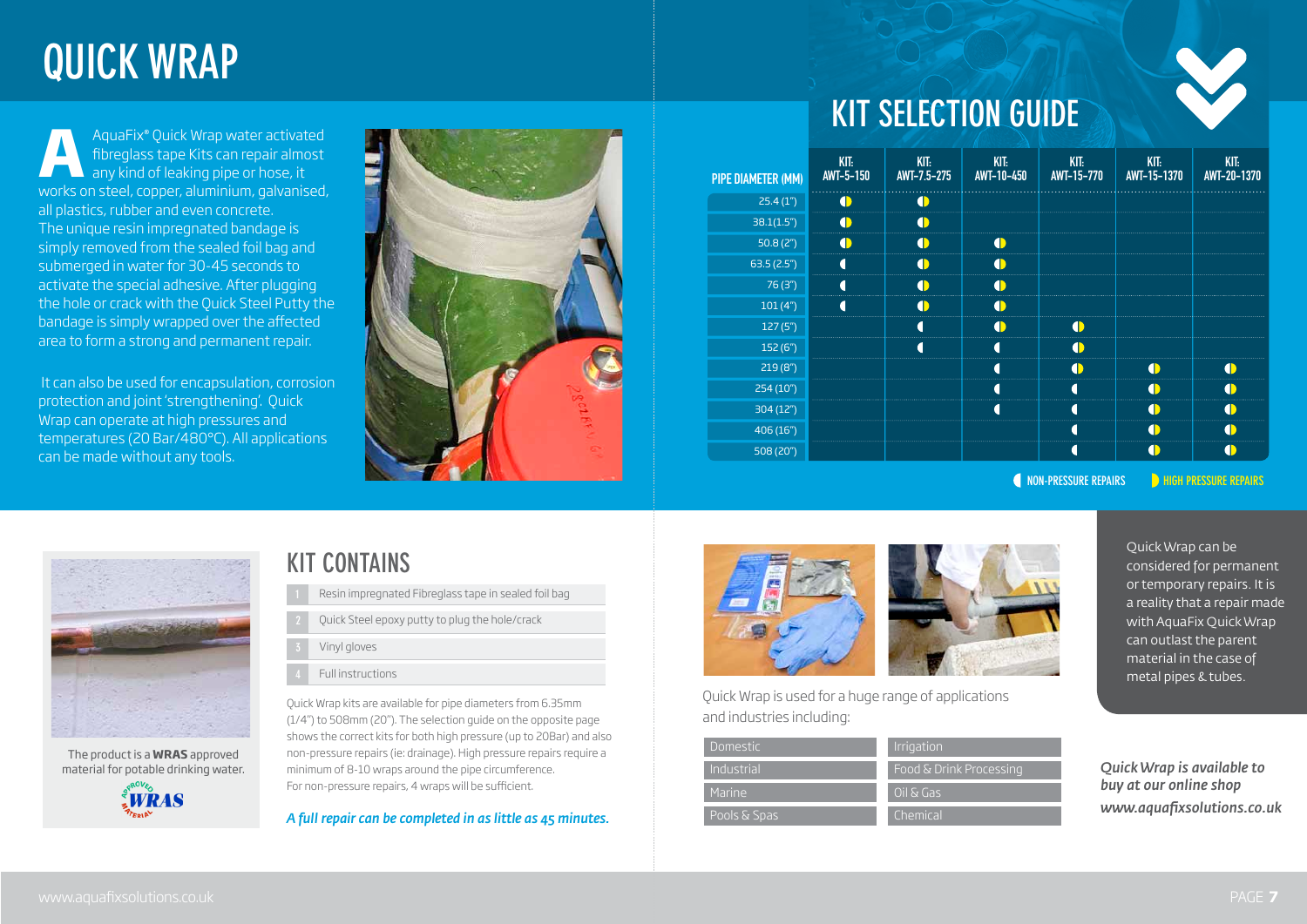## **Quick Patch**

quaFix® Quick Patch Quick Patch repair kits offer a rapid **A** *Quick Patch is a specially formulated,*  and effective way to repair tanks, drums, guttering, boat hulls and many other flat or channelled surfaces.

*uniquely packaged, no mess epoxy patch which can be applied to virtually any surface. The sealed, pre-measured two (2) part compartment houses a fibreglass patch (in resin) and a on the other side of the divider a catalyst solution. By simply removing the central divider you can mix the catalyst and resin together without opening the package.* 

|               | <b>PART</b> |  |  |
|---------------|-------------|--|--|
| <b>NUMBER</b> |             |  |  |

| PATCH TAPE WIDTH | <b>PATCH TAPE</b><br><b>LENGTH</b> | <b>PART</b><br><b>NUMBER</b> | <b>PART COL</b><br><b>CODE</b> |
|------------------|------------------------------------|------------------------------|--------------------------------|
| 50 <sub>mm</sub> | 300mm long                         | APK-50-30                    | <b>Blue</b>                    |
| 50 <sub>mm</sub> | 500mm long                         | APK-50-50                    | <b>Black</b>                   |
| 100mm            | 150mm long                         | APK-100-15                   | Yellow                         |
| <b>100mm</b>     | 300mm long                         | APK-100-30                   | <b>Red</b>                     |



### APK-50-30 APK-50-50

## PART COLOUR<br>CODE

Yellow

#### **Quick Patch can be used for:**

| Tanks              |
|--------------------|
| Drums              |
| Guttering          |
| Roofs              |
| <b>Water Butts</b> |

Pipes & hoses

Boats

Baths

Greenhouses

Pools & Spas

*After approximately 2 minutes the solution will begin to warm which is the indication that it is ready for application. Simply then remove the patch and apply to the damaged or leaking area. Within 10 minutes it will be dry and ready for use. For more difficult applications the Quick Patch can be folded over to give a two layer repair or alternatively you can 'overlay' a second patch on the first repair.*

## *Quick Patch is available to buy at our online shop*

*www.aquafixsolutions.co.uk*



*Just mix the two compartments*

www.aquafixsolutions.co.uk Page **9**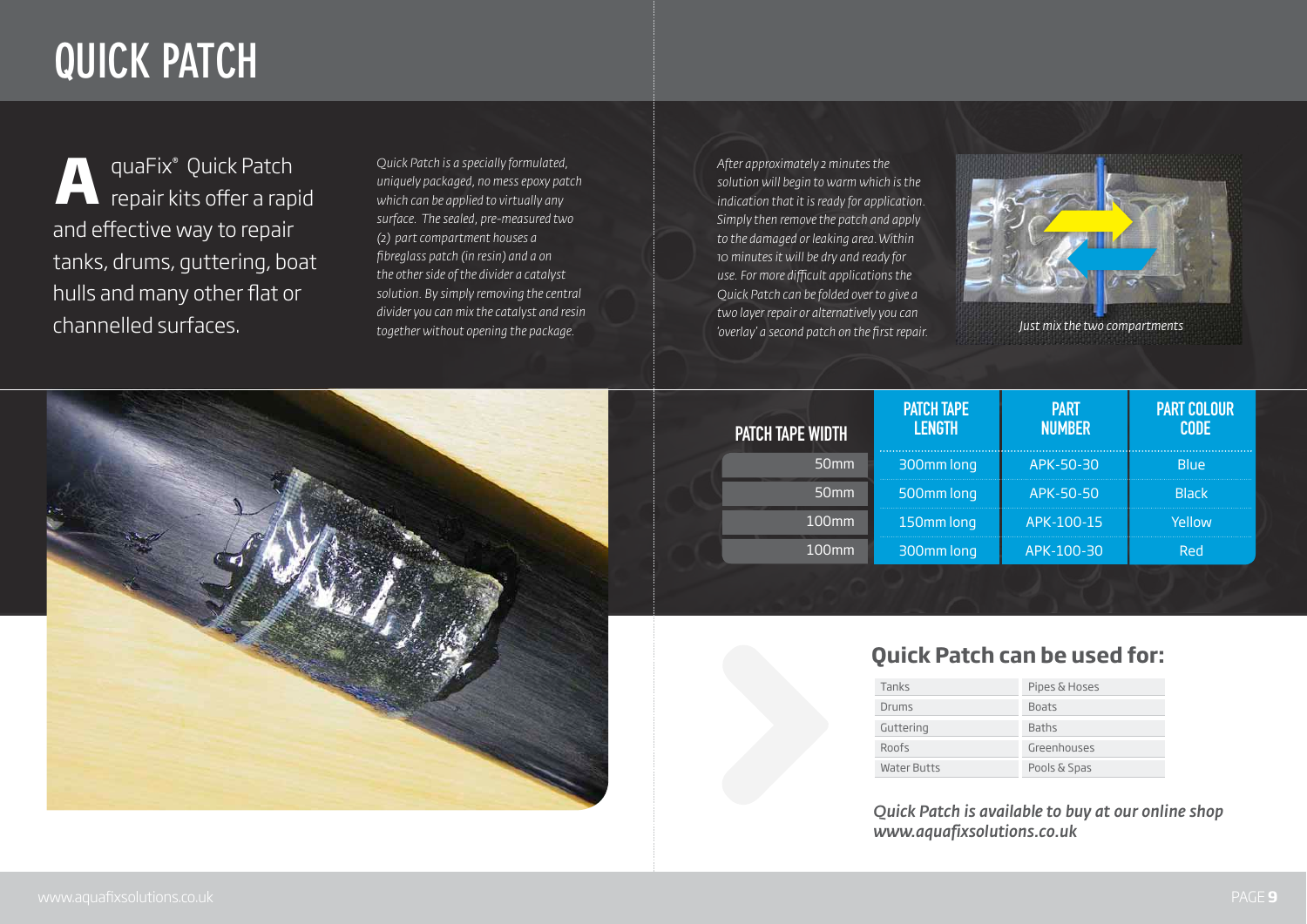## **Rapid Stop**

quaFix® RAPID STOP is a self-fusing silicone tape that can be used for leak repair and electrical insulation/sealing. It works by molecular fusion of the compound substances which are activated to their most effective levels by stretching the tape on application. **A**

RAPID STOP is the perfect product for those emergency situations where you need to stop a leak fast! The unique properties of this product will permit a LIVE leak repair without turning off the water. By stretching and winding individual 25mm wide x 300mm (12") long pieces of the tape around the leaking pipe you will gradually be able to stop the flow of water.

*RAPID STOP can operate across a continuous temperature range from -90°C to 260°C, it is UV resistant and has a tensile strength in excess of 80 BAR.*

*RAPID STOP is also an extremely effective high specification electrical insulator with a rating of 16/KV tape layer. It can be used for making good/safe any exposed wires/cables, cable jointing, insulation of busbars and replacement of heat shrink tubing.* 

*RAPID STOP is the perfect product to keep in your home, office, boat, caravan, car, etc. for that unexpected emergency!*



Quick Steel is a two-part epoxy, just knead .<br>he product until all colour flecks have gone.

| <b>RAPID STOP</b><br><b>PART NO.</b> | <b>PATCH TAPE</b><br><b>LENGTH</b> | <b>NUMBER OF LEAK</b><br><b>REPAIRS</b> |
|--------------------------------------|------------------------------------|-----------------------------------------|
| ARF-25-Pack                          | 3 x 300mm strips                   | Single                                  |
| ARF-25-3.5                           | $1 \times 3.5$ metre roll          | >10                                     |
| ARF-25-11                            | 1 x 11 metre roll                  | > 35                                    |





*RAPID STOP is available to buy at our online shop*

quaFix® Quick Steel putty is a hand kneadable **A** quaFix® Quick Steel putty is a hand kneadable putty that sets like steel within 4-5 minutes of mixing. It is extremely tough and durable with exceptional adhesion to a wide range of materials. After one hour, it can be drilled, tapped, filed, machined, etc. It will not rust or oxide, it is impervious to chemicals and corrosion and will even adhere to wet surfaces, underwater and within chemicals.

*Quick Steel is strong enough to last a lifetime and once cured, it has a tensile strength of 41000 Kpa. The proprietary blend of materials, which includes steel reinforcement as well as the highest grade of epoxy has a technical hardness rating when cured of 83 Rockwell A. It can operate within a temperature range from -68°C to 290°C and is a WRAS approved material suitable for potable drinking water.*



# **Quick Steel**



Quick Steel is available in 55g (AQS-55) and 110g (AQS-110) tubes.